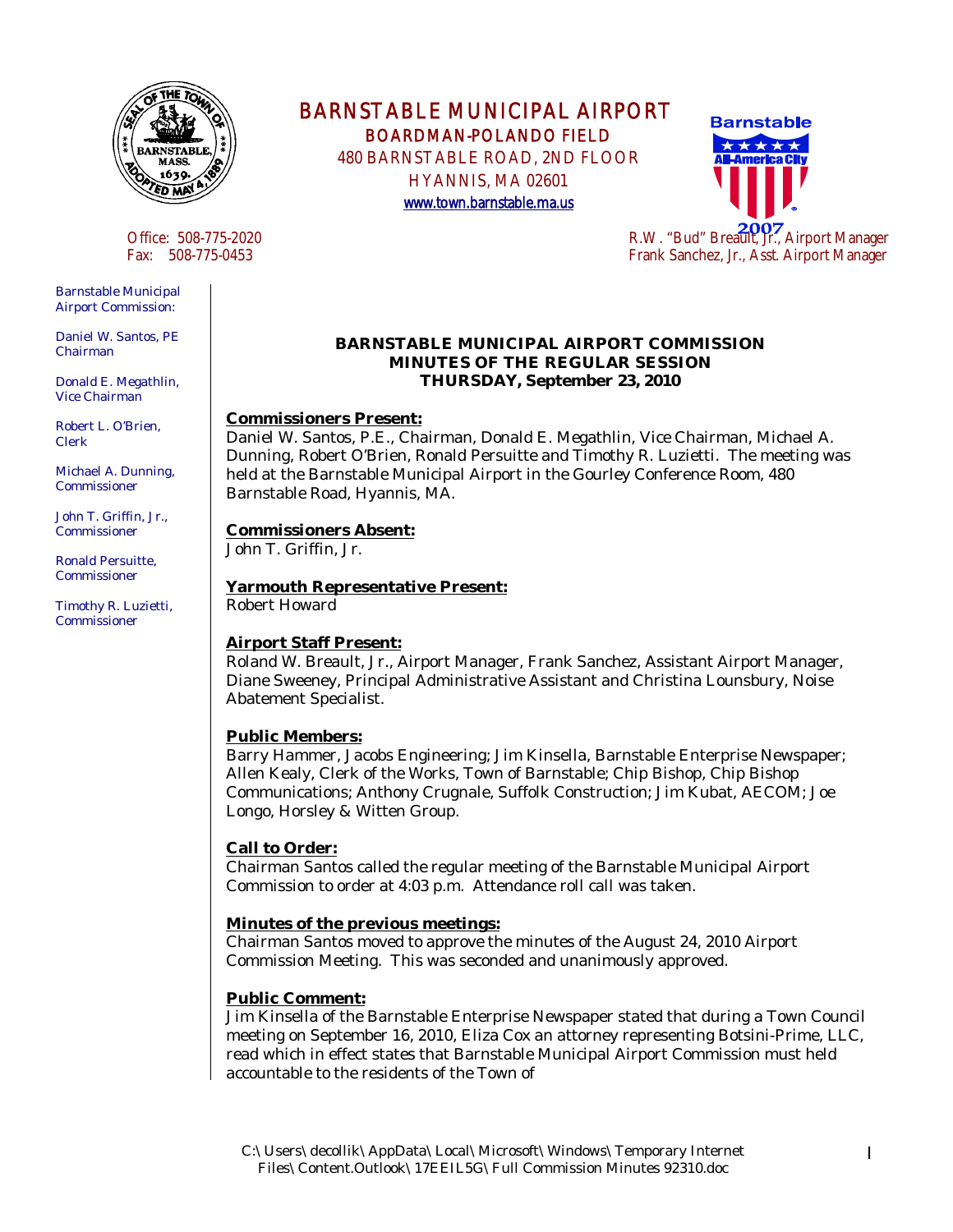Barnstable and must not be permitted to gamble public tax payer moneys by irresponsibly proceeding with a project that does not have final approval and which is the subject of pending litigation. As the letter was addressed to Fred Chi – Town Council, Chair, it further stated that as an elected official it was incumbent upon him to protect the interests of the Town of Barnstable residents accordingly. The Town Council should direct the Town Manager to order the Airport to cease construction immediately. Mr. Kinsella's question to the Commission is: To what extend can the Town Council or the Town Manager instruct the Barnstable Commission or its management to anything?

Chairman Santos responded by saying that he nor anyone else on the Commission had seen the letter but that everything we are doing at the Airport is in accordance with all proper permits and procedures and it will continue to be that way.

#### **Commissioners Response to Public Comment:**

None

## **Reports from Subcommittees:**

## **Finance Subcommittee (Commissioners Persuitte, O'Brien & Dunning)**

 The Finance subcommittee met on Tuesday, September 7, 2010. The following was discussed:

- W/S Development Associates, Louis Masiello and Eric Smookler, WS Capital Partners presentation regarding the redevelopment of the Kmart property.
- It is W/S intention to go into partnership with Cape, LLC and become the controlling partner.

#### **Infrastructure Subcommittee (Commissioners Griffin, Dunning & Luzietti)**

The Infrastructure subcommittee did not meet.

## **Construction Committee: (Commissioners Santos, Luzietti, O'Brien & Megathlin)**

The Construction Committee met

- Substantial Contingencies on both the Construction side and the Owner side and also have some allowances for unfunded projects that we were not able to complete before we went to bid. Our tasks in the next year are to wisely expend the Owner Contingency, the Construction Contingency and the allowances.
- **Procurement on the terminal is almost complete as is the tower. We have been invoiced** in the amount of \$948,701.00. This will be paid by our reserves. The Town Council had approved \$3.3M of our funds to be allocated.
- The Tower is scheduled to be completed by March 2011 and the terminal in one year.
- Suffolk has suggested that the Airport try diligently to be re-certified.
- Horsley & Witten report on ENF/EIR issue raised was water quality. Committee approved change order process and allowances. With the approval of the Full Commission, the Construction Committee would like to recommend to BMAC that the Construction Committee be responsible for any change orders or allowances over \$100,000.00 and that under \$100,000.00 be the responsibility of the staff.
- Bid on Access Road to include Attucks Way. It is the feeling of the committee that it is the Town's responsibility to supply funds for the Attucks Way and the signal in an amount not to exceed \$880,000.00.
- Received the Hyannis Access Implementation Study. Roger Parsons from DPW agreed to com to the meeting to present the study. It is important to the Airport as it involves Route 132 and all the access therein.
- Other matters discussed will be on tonight's agenda for approval.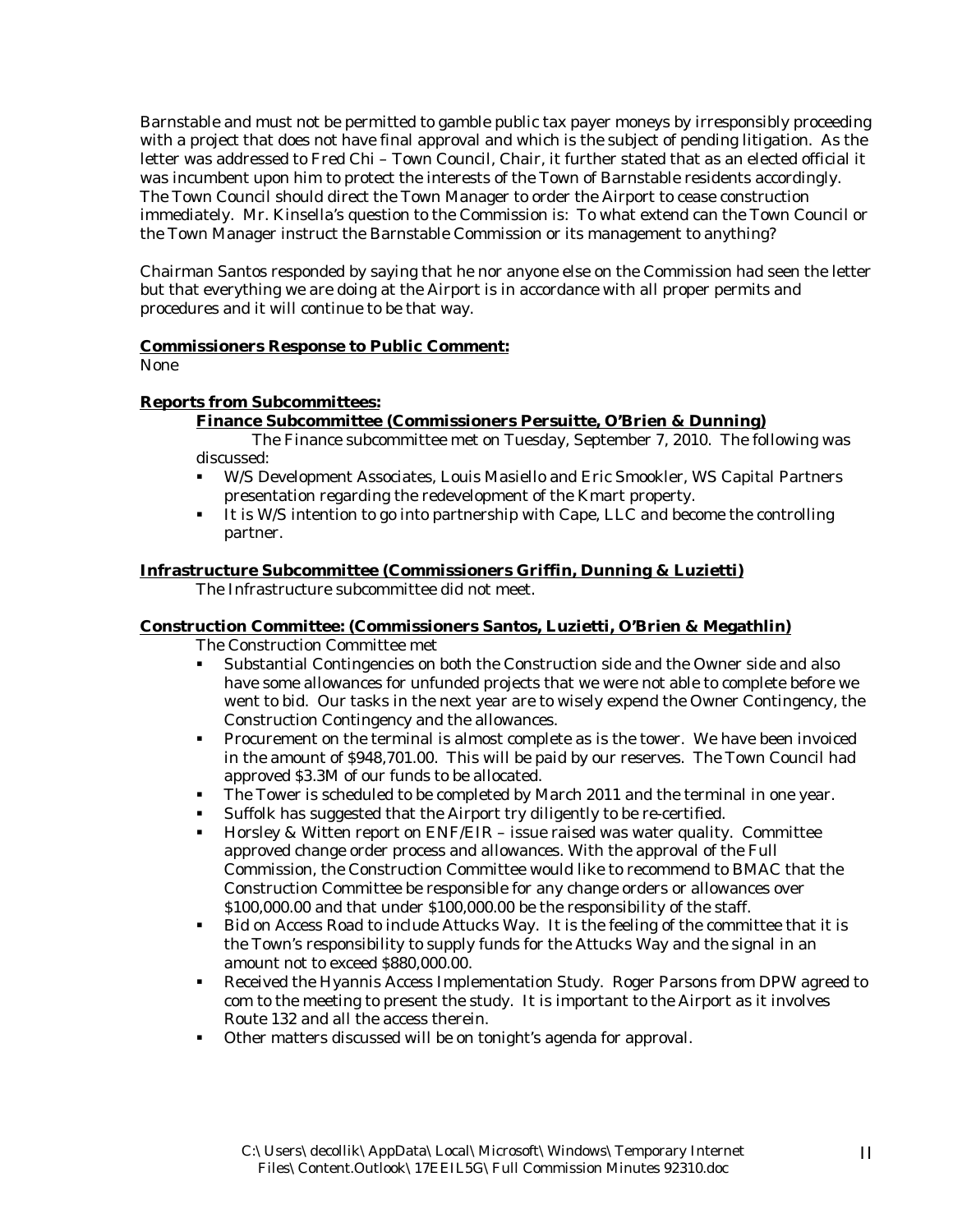#### **Unfinished Business:**

#### **BMA0810-03 – Approve AECOM Contract Supplemental Agreement # 5 for Construction Phase Services for the Terminal Design Project (\$662,143.00)**

**MOTION** to approve the AECOM Supplemental Agreement #5 to the Contract for the Design Services for the New Terminal Project for a not to exceed amount of \$662,143.00. The Supplemental Agreement is for Project Construction Administration Services for the Construction Phase of the Terminal and Roadway project. **SPONSOR:** Construction Committee **(May be acted upon)** 

This agenda item was moved and read by Commissioner Megathlin, and seconded. Commissioner Megathlin explained that this Supplemental Agreement separated the design and construction administration of the architect into two "buckets". This is for the overview into the next year and all of the items associated for change orders and allowances. Check up on the site and coordination and all subcontractors. The cost is reimbursed 80% by MAC and 20% through the Airport. This was unanimously approved by verbal vote.

#### **New Business:**

## **BMA0910-01 – Approve Jacobs Engineering Amendment No. 1 to the Airfield Surface Painted Holding Position Signs Contract (\$12,184.00)**

**MOTION** to approve the Amendment No. 1 to the Contract between the Barnstable Municipal Airport and Jacobs Engineering for the Airfield Surface Painted Holding Position Signs Project for a not to exceed amount of \$12,184.00. This amendment is for additional work relating to the enhanced taxiway markings. **SPONSOR:** Construction Committee **(May be acted upon)** 

This agenda item was moved and read by Commissioner Luzietti, and seconded. Work has been completed. FAA made changes to revise criteria. This project will be reimbursed by FAA 95% through AIP funds. This was unanimously approved by verbal vote.

#### **BMA0910-02 – Approve Hi-Way Signs Safety Systems, Inc. Change Order No. 1 to the Airfield Surface Painted Holding Position Signs Contract (\$35,582.00)**

**MOTION** to approve the Change Order No. 1 to the Contract between the Barnstable Municipal Airport and Hi-Way Signs Safety Systems, Inc. for the Airfield Surface Painted Holding Position Signs Project for a not to exceed amount of \$35,582.00. This Change Order is for the repainting of the Enhanced Taxiway markings according to FAA Standards. **SPONSOR:** Construction Committee **(May be acted upon)** 

This agenda item was moved and read by Commissioner O'Brien, and seconded. This was unanimously approved by verbal vote.

## **BMA0910-03 – Approve the Recommendation for Award to DDC Construction, Inc. for the replacement of the Griffin Hangar Roof (\$22,800.00).**

MOTION to accept the Recommendation for Award to DDC Construction, Inc. for the replacement of the Griffin Hangar Roof in the amount of \$22,800.00 and to instruct the Town of Barnstable Purchasing Department to prepare the contract documents. **SPONSOR:** Management **(May be acted upon** 

This agenda item was moved and read by Commissioner Dunning, and seconded. The building belongs to the airport and the roof is 25 years old. Funds in the budget have been allocated for this through operating capital. Contracts to follow. This was unanimously approved by verbal vote.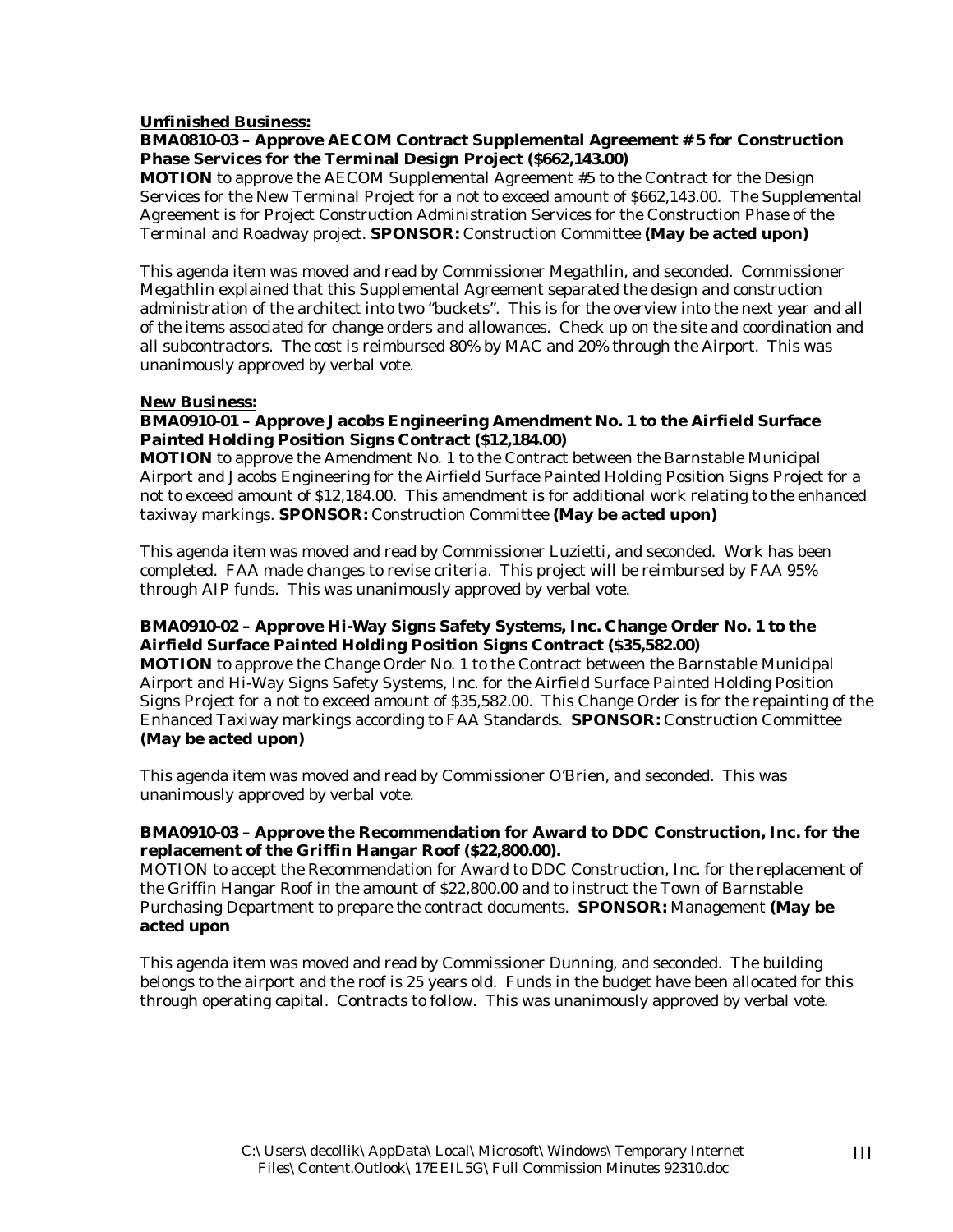**BMA0910-04-** Approve **solicitation of bids for airport access road**. **MOTION** to approve the Barnstable Municipal Airport and Town's Department of Public Works to jointly prepare solicitation of bids for the construction of the airport access road and Barnstable Road through Attucks Way via Airport Road. **SPONSOR**: Construction Committee.

This agenda item was moved and read by Commissioner Megathlin, and seconded. This was unanimously approved by verbal vote.

#### **Noise Report:**

There were a total of 22 complaints made by 7 complainants in August 2010. Complaints down 34 from this time last year. Quiet hours 180 operations down 38 from last month, 7 from last year this time. There were 41 arrivals and departures before 5:30 a.m. The Caravan usage was excellent: 14 out of 26. Received new noise monitor and software and training on same. This new system records actual sound and decibel levels. Attended training in Virginia given by ERA/SRA to learn to use software for flight tracking system. Interfaced with other noise abatement coordinators from all other the country.

**Yarmouth Representative's Comments**: Mr. Howard thanked the Commission and Bud for getting the new noise instrumentation. Suggested that Chip Bishop get Christina's report in the newspaper and the fact that the Airport has obtained a new noise monitor. It would should that we are going forward regarding our concern for noise and our commitment to reduce noise for the surrounding communities.

#### **Airport Manager's report**:

- Appreciation for all work done by staff in my absence. Back from France!
- Need date for groundbreaking for terminal Chris Willenborg from MassDOT said sometime before end of October.
- Note from Chip, new website is 95% complete. Looking for final decision for airport logo. Launching website November 1st.
- Bank building is coming down Monday 27, 2010.
- Next meeting of the committee working group next Tuesday,  $9/28/10$ .
- World War II event was a great success.

#### **Announcements-Commissioner's Comments:**

Chairman Santos asked Chip Bishop to give a synopsis of the new airport website.

- Chip Bishop reported that he has worked with Town's IT Dept for the past 6 months
	- Design is in the same colors as the new terminal building.
	- **Direct links to the airlines.**
	- Weather section on front page.
	- **Information about noise abatement with access to public viewing.**
	- Over all be more user friendly and improve flow of information.
	- **Thanks to Kevin DeCollibus**